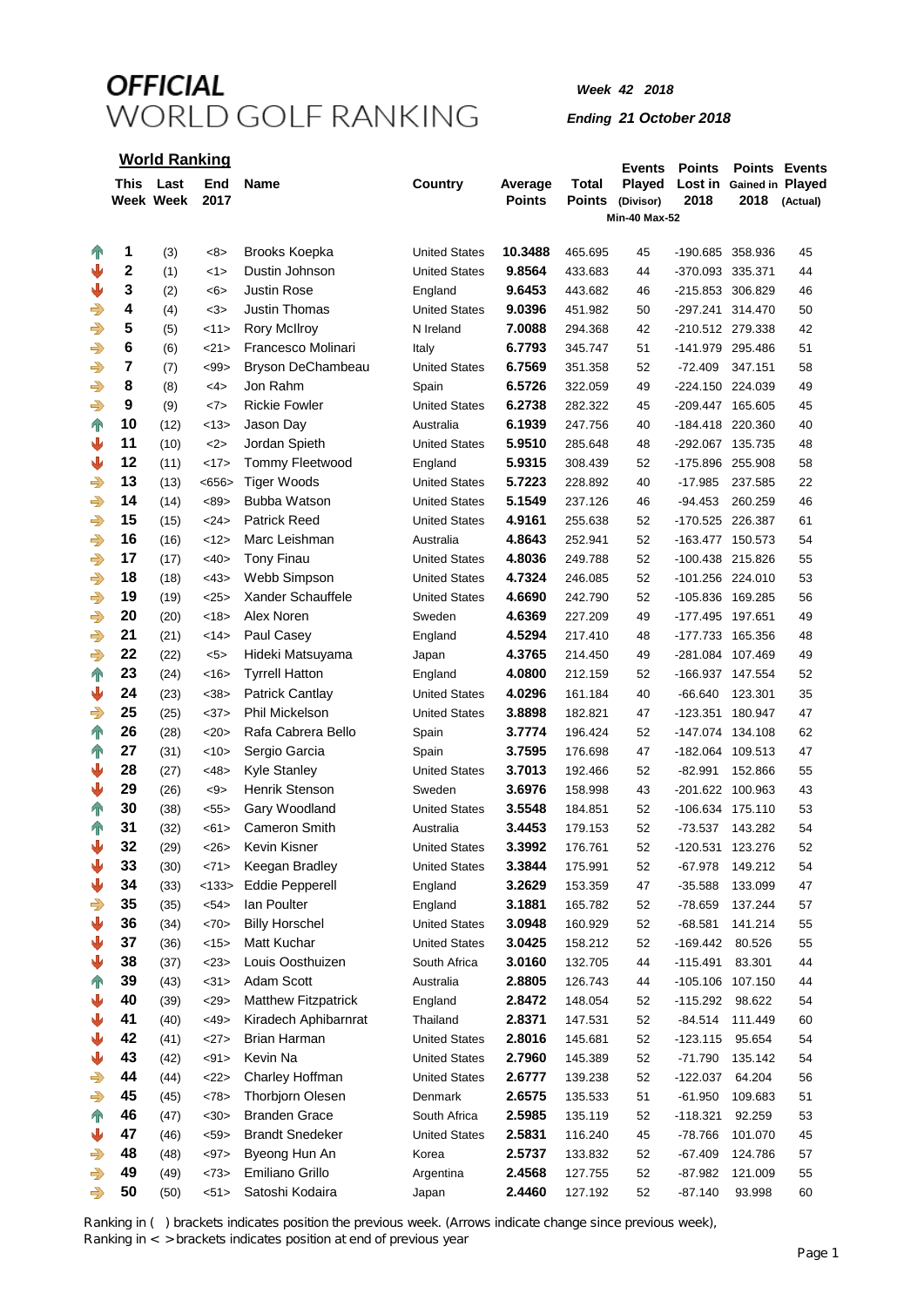### *Week 42 2018*

#### *Ending 21 October 2018*

| <b>World Ranking</b> |     |                        |             |                           |                      |                          |                               | <b>Events</b>                               | <b>Points</b>   |                          | <b>Points Events</b> |
|----------------------|-----|------------------------|-------------|---------------------------|----------------------|--------------------------|-------------------------------|---------------------------------------------|-----------------|--------------------------|----------------------|
|                      |     | This Last<br>Week Week | End<br>2017 | <b>Name</b>               | Country              | Average<br><b>Points</b> | <b>Total</b><br><b>Points</b> | Played<br>(Divisor)<br><b>Min-40 Max-52</b> | Lost in<br>2018 | Gained in Played<br>2018 | (Actual)             |
|                      |     |                        |             |                           |                      |                          |                               |                                             |                 |                          |                      |
| $\Rightarrow$        | 51  | (51)                   | <28>        | Daniel Berger             | <b>United States</b> | 2.4297                   | 116.627                       | 48                                          | $-120.490$      | 74.247                   | 48                   |
| $\mathbb{T}$         | 52  | (54)                   | <223>       | Aaron Wise                | <b>United States</b> | 2.4222                   | 118.689                       | 49                                          | $-30.858$       | 117.440                  | 49                   |
| ⇓                    | 53  | (52)                   | < 188       | Lucas Bjerregaard         | Denmark              | 2.3929                   | 124.432                       | 52                                          | -31.180         | 106.971                  | 54                   |
| ⇓                    | 54  | (53)                   | $58$        | Haotong Li                | China                | 2.3610                   | 122.773                       | 52                                          | $-79.499$       | 95.034                   | 53                   |
| $\mathbb{T}$         | 55  | (57)                   | <42>        | Siwoo Kim                 | Korea                | 2.3100                   | 120.118                       | 52                                          | $-104.047$      | 88.801                   | 62                   |
| ⇓                    | 56  | (55)                   | < 138       | Luke List                 | <b>United States</b> | 2.3098                   | 120.108                       | 52                                          | $-59.402$       | 117.194                  | 61                   |
| ⋓                    | 57  | (56)                   | <47>        | Zach Johnson              | <b>United States</b> | 2.2982                   | 110.314                       | 48                                          | $-81.930$       | 72.827                   | 48                   |
| $\mathbb{T}$         | 58  | (59)                   | <19>        | Pat Perez                 | <b>United States</b> | 2.2962                   | 119.400                       | 52                                          | $-107.345$      | 56.136                   | 54                   |
| $\mathbb{T}$         | 59  | (64)                   | < 95        | <b>Chez Reavie</b>        | <b>United States</b> | 2.2246                   | 115.680                       | 52                                          | $-65.790$       | 104.768                  | 56                   |
| $\mathbf{r}$         | 60  | (63)                   | <60>        | Adam Hadwin               | Canada               | 2.2050                   | 114.658                       | 52                                          | $-89.144$       | 93.160                   | 54                   |
| $\Rightarrow$        | 61  | (61)                   | <34>        | Kevin Chappell            | <b>United States</b> | 2.1747                   | 113.085                       | 52                                          | $-113.402$      | 76.135                   | 53                   |
| ♥                    | 62  | (58)                   | <127>       | Matt Wallace              | England              | 2.1732                   | 110.833                       | 51                                          | -40.893         | 99.786                   | 51                   |
| ⋓                    | 63  | (60)                   | <79>        | <b>Chesson Hadley</b>     | <b>United States</b> | 2.1526                   | 111.935                       | 52                                          | -53.979         | 78.034                   | 59                   |
| ⇓                    | 64  | (62)                   | <77>        | <b>Russell Knox</b>       | Scotland             | 2.1431                   | 111.439                       | 52                                          | $-83.318$       | 108.442                  | 59                   |
| $\Rightarrow$        | 65  | (65)                   | < 109       | Alexander Bjork           | Sweden               | 2.0707                   | 107.678                       | 52                                          | $-52.179$       | 90.034                   | 57                   |
| $\mathbb{T}$         | 66  | (68)                   | <32>        | Ross Fisher               | England              | 2.0218                   | 101.089                       | 50                                          | $-102.120$      | 61.504                   | 50                   |
| $\mathbb{T}$         | 67  | (85)                   | <85>        | Shugo Imahira             | Japan                | 2.0210                   | 105.093                       | 52                                          | $-50.606$       | 72.628                   | 55                   |
| ⇓                    | 68  | (66)                   | 57>         | Ryan Moore                | <b>United States</b> | 1.9858                   | 97.305                        | 49                                          | $-85.991$       | 82.183                   | 49                   |
| ⊰                    | 69  | (69)                   | <63>        | Julian Suri               | <b>United States</b> | 1.9843                   | 97.229                        | 49                                          | $-43.290$       | 58.100                   | 49                   |
| 个                    | 70  | (87)                   | <62>        | Shane Lowry               | Ireland              | 1.9717                   | 102.530                       | 52                                          | $-65.687$       | 63.629                   | 53                   |
| ⋓                    | 71  | (67)                   | <33>        | <b>Charl Schwartzel</b>   | South Africa         | 1.9440                   | 97.198                        | 50                                          | $-103.278$      | 63.917                   | 50                   |
| ⋓                    | 72  | (70)                   | <52>        | Peter Uihlein             | <b>United States</b> | 1.9425                   | 101.012                       | 52                                          | $-62.686$       | 63.799                   | 58                   |
| ⋓                    | 73  | (71)                   | <36>        | <b>Thomas Pieters</b>     | Belgium              | 1.9395                   | 96.977                        | 50                                          | $-95.500$       | 65.864                   | 50                   |
| ⋓                    | 74  | (72)                   | <46>        | <b>Russell Henley</b>     | <b>United States</b> | 1.9380                   | 94.962                        | 49                                          | $-83.688$       | 57.373                   | 49                   |
| ⇓                    | 75  | (74)                   | < 146       | <b>Stewart Cink</b>       | <b>United States</b> | 1.8880                   | 98.177                        | 52                                          | $-36.907$       | 81.581                   | 53                   |
| ⇓                    | 76  | (73)                   | < 53>       | Dylan Frittelli           | South Africa         | 1.8853                   | 98.034                        | 52                                          | $-77.226$       | 55.102                   | 64                   |
| ⋓                    | 77  | (75)                   | <65>        | <b>Charles Howell III</b> | <b>United States</b> | 1.8464                   | 96.014                        | 52                                          | $-73.194$       | 74.757                   | 52                   |
| $\mathbb{T}$         | 78  | (114)                  | < 193       | Ryan Palmer               | <b>United States</b> | 1.8441                   | 77.452                        | 42                                          | $-39.864$       | 80.980                   | 42                   |
| $\mathbb{T}$         | 79  | (82)                   | $303$       | Beau Hossler              | <b>United States</b> | 1.7967                   | 93.427                        | 52                                          | $-23.908$       | 92.557                   | 53                   |
| ⋓                    | 80  | (77)                   | <68         | Jimmy Walker              | <b>United States</b> | 1.7953                   | 84.379                        | 47                                          | $-91.282$       | 84.028                   | 47                   |
| ₩                    | 81  | (79)                   | $356$       | Andrew Putnam             | <b>United States</b> | 1.7725                   | 86.854                        | 49                                          | $-22.121$       | 84.697                   | 49                   |
|                      | 82  | (78)                   | <278>       | Lucas Herbert             | Australia            | 1.7716                   | 70.866                        | 40                                          | -18.268         | 62.127                   | 36                   |
| ⇓                    | 83  | (81)                   | <191>       | Kevin Tway                | <b>United States</b> | 1.7565                   | 91.337                        | 52                                          | $-33.235$       | 77.071                   | 58                   |
| ⊰                    | 84  | (84)                   | <88>        | Chris Wood                | England              | 1.7548                   | 82.477                        | 47                                          | $-58.386$       | 67.839                   | 47                   |
| ⋓                    | 85  | (80)                   | <84>        | J.B. Holmes               | <b>United States</b> | 1.7541                   | 87.703                        | 50                                          | $-71.221$       | 79.863                   | 50                   |
| ⋓                    | 86  | (76)                   | <41>        | Jason Dufner              | <b>United States</b> | 1.7492                   | 83.963                        | 48                                          | $-89.893$       | 47.959                   | 48                   |
| ⋓                    | 87  | (83)                   | <172>       | Andrew Landry             | <b>United States</b> | 1.7218                   | 84.367                        | 49                                          | $-41.270$       | 78.043                   | 49                   |
| ⋓                    | 88  | (86)                   | <123>       | Ryan Fox                  | New Zealand          | 1.7028                   | 88.543                        | 52                                          | $-51.203$       | 75.552                   | 58                   |
| ⋓                    | 89  | (88)                   | <35>        | Yuta Ikeda                | Japan                | 1.6997                   | 88.387                        | 52                                          | $-98.267$       | 43.680                   | 61                   |
| 个                    | 90  | (92)                   | <370>       | <b>Tom Lewis</b>          | England              | 1.6750                   | 77.050                        | 46                                          | $-12.169$       | 69.642                   | 46                   |
| $\Rightarrow$        | 91  | (91)                   | <712>       | Justin Harding            | South Africa         | 1.6730                   | 85.322                        | 51                                          | -14.975         | 90.740                   | 51                   |
| 个                    | 92  | (96)                   |             | <121> Patton Kizzire      | <b>United States</b> | 1.6525                   | 85.930                        | 52                                          | -57.783         | 77.053                   | 56                   |
| ⇓                    | 93  | (89)                   | <155>       | Adrian Otaegui            | Spain                | 1.6500                   | 85.799                        | 52                                          | -42.416         | 72.546                   | 56                   |
| ⋓                    | 94  | (90)                   | <211>       | Jorge Campillo            | Spain                | 1.6341                   | 84.973                        | 52                                          | $-46.933$       | 87.875                   | 55                   |
| ₩                    | 95  | (94)                   | <149>       | Sungjae Im                | Korea                | 1.6296                   | 84.740                        | 52                                          | $-39.648$       | 72.428                   | 63                   |
| $\mathbb{T}$         | 96  | (98)                   | <45>        | <b>Brendan Steele</b>     | <b>United States</b> | 1.6267                   | 76.456                        | 47                                          | $-90.119$       | 49.679                   | 47                   |
| ⇓                    | 97  | (95)                   | <74>        | Alexander Levy            | France               | 1.6252                   | 81.259                        | 50                                          | $-69.535$       | 66.533                   | 50                   |
| ⇓                    | 98  | (93)                   | < 160       | Shaun Norris              | South Africa         | 1.6138                   | 83.918                        | 52                                          | $-35.180$       | 63.000                   | 64                   |
| ₩                    | 99  | (97)                   | <44>        | Jhonattan Vegas           | Venezuela            | 1.5677                   | 81.521                        | 52                                          | $-93.316$       | 44.931                   | 56                   |
| 1N                   | 100 | (103)                  | <177>       | C.T. Pan                  | Chinese Taipei       | 1.5619                   | 81.217                        | 52                                          | $-38.237$       | 68.307                   | 58                   |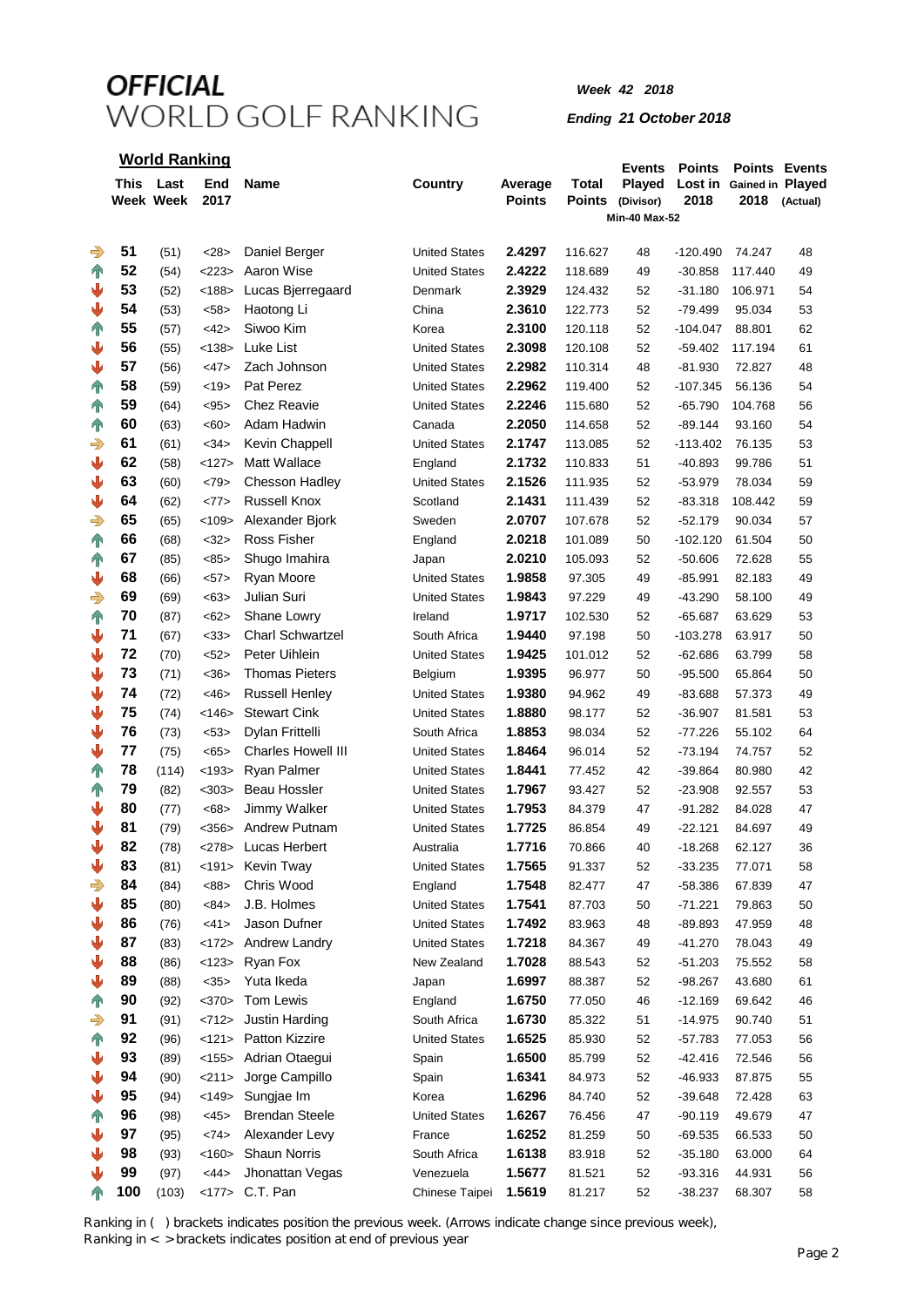### *Week 42 2018*

#### *Ending 21 October 2018*

### **World Ranking**

|                |      | ,,,,,,,,,,,,,,,,,,,,, |          |                       |                      |               |               | <b>Events</b>        | <b>Points</b> |                          | <b>Points Events</b> |
|----------------|------|-----------------------|----------|-----------------------|----------------------|---------------|---------------|----------------------|---------------|--------------------------|----------------------|
|                | This | Last                  | End      | Name                  | Country              | Average       | Total         | Played               |               | Lost in Gained in Played |                      |
|                |      | Week Week             | 2017     |                       |                      | <b>Points</b> | <b>Points</b> | (Divisor)            | 2018          | 2018                     | (Actual)             |
|                |      |                       |          |                       |                      |               |               | <b>Min-40 Max-52</b> |               |                          |                      |
| 4 <sup>o</sup> | 101  | (106)                 | <217>    | Ted Potter Jr         | <b>United States</b> | 1.5558        | 80.903        | 52                   | $-36.863$     | 81.415                   | 55                   |
| ⋓              | 102  | (101)                 | <215>    | <b>Cameron Davis</b>  | Australia            | 1.5354        | 61.415        | 40                   | $-17.300$     | 45.583                   | 39                   |
| ⋓              | 103  | (99)                  | <75>     | Paul Dunne            | Ireland              | 1.5343        | 79.781        | 52                   | $-56.320$     | 44.416                   | 53                   |
| ⇓              | 104  |                       | < 50     | Yusaku Miyazato       |                      | 1.5241        | 79.254        | 52                   | $-66.380$     | 24.492                   |                      |
| ⇓              | 105  | (100)                 |          |                       | Japan                | 1.5233        |               |                      | $-10.932$     |                          | 65                   |
|                | 106  | (102)                 | $<$ 439> | Bronson Burgoon       | <b>United States</b> |               | 60.933        | 40                   |               | 55.525                   | 36                   |
| ⇓              |      | (104)                 | <144>    | Austin Cook           | <b>United States</b> | 1.5184        | 78.955        | 52                   | $-36.012$     | 54.710                   | 56                   |
| $\mathbb{T}$   | 107  | (122)                 | $<$ 246> | Mikko Korhonen        | Finland              | 1.5151        | 69.693        | 46                   | $-28.550$     | 64.977                   | 46                   |
| ⇓              | 108  | (107)                 | < 130    | Mike Lorenzo-Vera     | France               | 1.4916        | 64.140        | 43                   | $-37.300$     | 47.760                   | 43                   |
| $\sqrt{ }$     | 109  | (110)                 | <82>     | Joost Luiten          | Netherlands          | 1.4872        | 59.489        | 40                   | $-66.909$     | 42.630                   | 40                   |
| ⇓              | 110  | (105)                 | < 180    | <b>Brandon Stone</b>  | South Africa         | 1.4767        | 76.789        | 52                   | $-40.520$     | 65.930                   | 55                   |
| $\Rightarrow$  | 111  | (111)                 | <179>    | Ryan Armour           | <b>United States</b> | 1.4711        | 76.500        | 52                   | $-29.776$     | 56.507                   | 55                   |
| $\Rightarrow$  | 112  | (112)                 | $507$    | John Catlin           | <b>United States</b> | 1.4611        | 70.134        | 48                   | $-14.619$     | 67.492                   | 48                   |
| ⇓              | 113  | (108)                 | <131>    | Jason Kokrak          | <b>United States</b> | 1.4523        | 75.521        | 52                   | $-51.376$     | 63.526                   | 58                   |
| ⇓              | 114  | (109)                 | <267     | Abraham Ancer         | Mexico               | 1.4405        | 74.908        | 52                   | $-24.240$     | 63.706                   | 56                   |
| ♥              | 115  | (113)                 | <202>    | Shubhankar Sharma     | India                | 1.4224        | 72.541        | 51                   | $-32.326$     | 69.450                   | 51                   |
| ♥              | 116  | (115)                 | <230>    | Yuki Inamori          | Japan                | 1.4124        | 70.619        | 50                   | $-25.272$     | 56.717                   | 50                   |
| $\sqrt{1}$     | 117  | (123)                 | <64>     | Lee Westwood          | England              | 1.4051        | 64.635        | 46                   | $-66.412$     | 38.782                   | 46                   |
| ♥              | 118  | (116)                 | <757>    | Andrea Pavan          | Italy                | 1.4000        | 68.602        | 49                   | $-9.096$      | 69.797                   | 49                   |
| ♥              | 119  | (118)                 | < 104    | Ryuko Tokimatsu       | Japan                | 1.3804        | 71.781        | 52                   | $-34.054$     | 46.795                   | 55                   |
| ⇓              | 120  | (117)                 | <39>     | Bernd Wiesberger      | Austria              | 1.3250        | 53.001        | 40                   | $-100.456$    | 18.024                   | 39                   |
| ⇓              | 121  | (120)                 | <112>    | Meenwhee Kim          | Korea                | 1.3215        | 68.720        | 52                   | $-40.807$     | 41.096                   | 59                   |
| ⇓              | 122  | (121)                 | <525>    | Joachim B Hansen      | Denmark              | 1.3172        | 68.497        | 52                   | $-15.153$     | 66.439                   | 53                   |
| $\mathbb{R}$   | 123  | (126)                 | <129     | Andy Sullivan         | England              | 1.3158        | 67.103        | 51                   | $-55.392$     | 58.755                   | 51                   |
| ⇓              | 124  | (119)                 | < 198    | <b>Brian Gay</b>      | <b>United States</b> | 1.3150        | 68.377        | 52                   | $-30.290$     | 56.918                   | 56                   |
| $\sqrt{ }$     | 125  | (127)                 | $397$    | Nick Watney           | <b>United States</b> | 1.3136        | 64.368        | 49                   | $-18.980$     | 64.863                   | 49                   |
| 4 <sup>o</sup> | 126  | (132)                 | <80>     | Seungsu Han           | <b>United States</b> | 1.2993        | 63.664        | 49                   | $-41.517$     | 29.859                   | 49                   |
| ⋓              | 127  | (125)                 | < 108    | Danny Lee             | New Zealand          | 1.2984        | 67.516        | 52                   | $-50.239$     | 44.278                   | 62                   |
| ⋓              | 128  | (124)                 | <157>    | Sanghyun Park         | Korea                | 1.2962        | 67.403        | 52                   | -41.228       | 53.230                   | 54                   |
| $\mathbf{T}$   | 129  | (134)                 | $94$     | Jamie Lovemark        | <b>United States</b> | 1.2951        | 67.347        | 52                   | $-57.358$     | 45.469                   | 54                   |
| $\sqrt{1}$     | 130  | (142)                 | $<$ 353> | Keith Mitchell        | <b>United States</b> | 1.2819        | 66.661        | 52                   | $-22.086$     | 63.448                   | 53                   |
| $\sqrt{1}$     | 131  | (133)                 | $<$ 153> | Gaganjeet Bhullar     | India                | 1.2779        | 61.341        | 48                   | $-32.583$     | 48.841                   | 48                   |
| ₩              | 132  | (129)                 | $90$     | Jordan L Smith        | England              | 1.2777        | 66.440        | 52                   | $-57.825$     | 41.682                   | 58                   |
| ⋓              | 133  | (128)                 | <66      | Anirban Lahiri        | India                | 1.2753        | 66.315        | 52                   | $-66.135$     | 32.419                   | 54                   |
| ⋓              | 134  | (131)                 | $363$    | Shota Akiyoshi        | Japan                | 1.2737        | 50.949        | 40                   | $-12.571$     | 43.200                   | 35                   |
| ♥              | 135  | (130)                 | <83>     | James Hahn            | <b>United States</b> | 1.2609        | 65.565        | 52                   | $-74.083$     | 55.872                   | 56                   |
| $\mathbb{T}$   | 136  | (147)                 | < 116    | J.J Spaun             | <b>United States</b> | 1.2553        | 65.278        | 52                   | $-46.375$     | 43.532                   | 56                   |
| ⇛              | 137  | (137)                 | <208     | <b>Brice Garnett</b>  | <b>United States</b> | 1.2404        | 64.501        | 52                   | $-28.610$     | 51.804                   | 57                   |
| ⋓              | 138  | (135)                 | <141>    | Erik van Rooyen       | South Africa         | 1.2396        | 64.461        | 52                   | $-30.034$     | 40.793                   | 54                   |
| ⇓              | 139  | (136)                 | <881>    | Sam Burns             | <b>United States</b> | 1.2390        | 49.560        | 40                   | $-10.479$     | 54.772                   | 29                   |
| ⇓              | 140  | (138)                 | <276     | Kramer Hickok         | <b>United States</b> | 1.1989        | 52.753        | 44                   | $-14.623$     | 40.311                   | 44                   |
| $\sqrt{ }$     | 141  | (143)                 | <274>    | <b>Marcus Kinhult</b> | Sweden               | 1.1954        | 54.988        | 46                   | $-23.379$     | 43.688                   | 46                   |
| ⋓              | 142  | (141)                 | $<$ 319> | <b>Scott Vincent</b>  | Zimbabwe             | 1.1903        | 61.897        | 52                   | $-22.575$     | 53.928                   | 57                   |
| ₩              | 143  | (140)                 | <187>    | Chris Kirk            | <b>United States</b> | 1.1899        | 61.874        | 52                   | $-46.177$     | 59.704                   | 55                   |
| ₩              | 144  | (139)                 | < 119    | Ollie Schniederjans   | <b>United States</b> | 1.1837        | 61.554        | 52                   | $-53.128$     | 47.318                   | 55                   |
| ⇓              | 145  | (144)                 | <86      | Lucas Glover          | <b>United States</b> | 1.1767        | 54.127        | 46                   | $-51.282$     | 29.114                   | 46                   |
|                | 146  |                       |          |                       |                      |               |               |                      |               |                          |                      |
| $\Rightarrow$  | 147  | (146)                 | $<$ 289> | <b>Chris Paisley</b>  | England              | 1.1508        | 57.538        | 50                   | $-41.385$     | 64.792                   | 50                   |
| ₩              |      | (145)                 | <337>    | <b>Richard McEvoy</b> | England              | 1.1344        | 52.183        | 46                   | $-16.028$     | 43.420                   | 46                   |
| $\sqrt{1}$     | 148  | (149)                 | < 194    | Darren Fichardt       | South Africa         | 1.1198        | 52.632        | 47                   | $-32.384$     | 43.352                   | 47                   |
| ₩              | 149  | (148)                 | < 96     | Sean O'Hair           | <b>United States</b> | 1.1182        | 52.557        | 47                   | $-61.241$     | 37.425                   | 47                   |
| ⇛              | 150  | (150)                 | $69$     | Hideto Tanihara       | Japan                | 1.1112        | 57.782        | 52                   | $-75.460$     | 34.037                   | 54                   |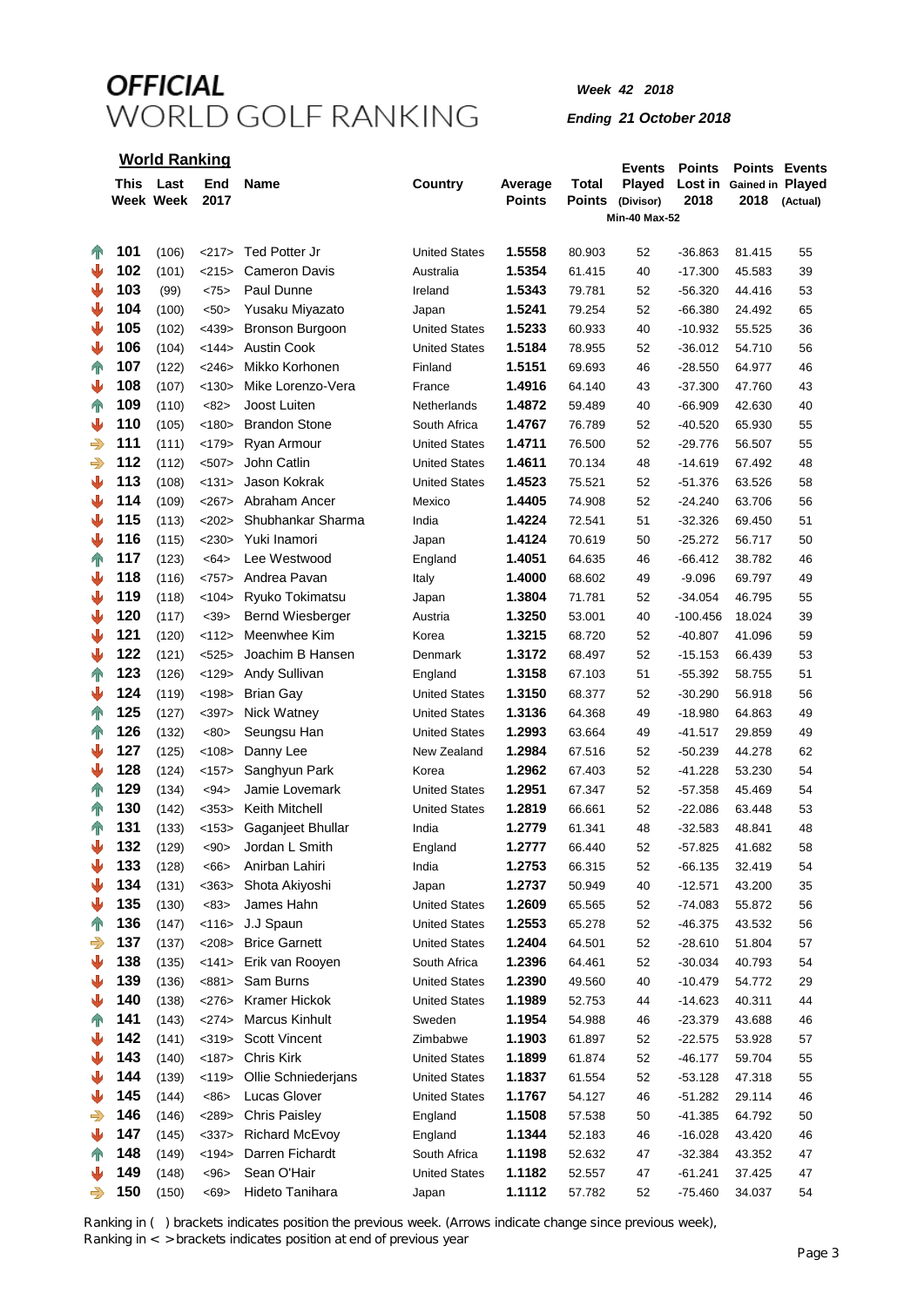*Week 42 2018*

*Ending 21 October 2018*

| <b>World Ranking</b> |            |                   |                   |                                |                       |                          |                        | <b>Events</b>                               | <b>Points</b>          |                          | <b>Points Events</b> |
|----------------------|------------|-------------------|-------------------|--------------------------------|-----------------------|--------------------------|------------------------|---------------------------------------------|------------------------|--------------------------|----------------------|
|                      | This       | Last<br>Week Week | End<br>2017       | Name                           | Country               | Average<br><b>Points</b> | Total<br><b>Points</b> | Played<br>(Divisor)<br><b>Min-40 Max-52</b> | Lost in<br>2018        | Gained in Played<br>2018 | (Actual)             |
|                      |            |                   |                   |                                |                       |                          |                        |                                             |                        |                          |                      |
| $\Rightarrow$        | 151        | (151)             | <161>             | Kevin Streelman                | <b>United States</b>  | 1.1021                   | 57.307                 | 52                                          | -44.240                | 48.288                   | 52                   |
| $\Rightarrow$        | 152        | (152)             | $56$              | <b>Bill Haas</b>               | <b>United States</b>  | 1.1000                   | 55.001                 | 50                                          | $-83.144$              | 24.788                   | 50                   |
| $\Rightarrow$        | 153        | (153)             | < 163             | Jazz Janewattananond           | Thailand              | 1.0878                   | 56.565                 | 52                                          | -30.301                | 41.827                   | 57                   |
| <b>TIN</b>           | 154        | (158)             | $<$ 1486>         | Joaquin Niemann                | Chile                 | 1.0822                   | 43.287                 | 40                                          | $-4.197$               | 46.243                   | 20                   |
| ⇓                    | 155        | (154)             | <137>             | Dean Burmester                 | South Africa          | 1.0755                   | 55.928                 | 52                                          | -44.545                | 38.316                   | 55                   |
| $\mathbb{P}$         | 156        | (159)             | <81>              | Sunghoon Kang                  | Korea                 | 1.0627                   | 55.260                 | 52                                          | -56.095                | 23.755                   | 61                   |
| ♥                    | 157        | (155)             | <210>             | Kelly Kraft                    | <b>United States</b>  | 1.0492                   | 54.560                 | 52                                          | $-35.221$              | 45.944                   | 57                   |
| ₩                    | 158        | (156)             | <135>             | George Coetzee                 | South Africa          | 1.0316                   | 53.643                 | 52                                          | -47.606                | 36.736                   | 56                   |
| ⇓                    | 159        | (157)             | <72>              | <b>Martin Kaymer</b>           | Germany               | 1.0288                   | 53.499                 | 52                                          | -69.805                | 31.943                   | 52                   |
| $\Rightarrow$        | 160        | (160)             | $<$ 447>          | Sihwan Kim                     | <b>United States</b>  | 1.0241                   | 43.010                 | 42                                          | -13.030                | 39.772                   | 42                   |
| $\Rightarrow$        | 161        | (161)             | <132>             | <b>Matthew Southgate</b>       | England               | 1.0190                   | 52.986                 | 52                                          | $-40.729$              | 30.651                   | 56                   |
| $\Rightarrow$        | 162        | (162)             | $501$             | <b>Troy Merritt</b>            | <b>United States</b>  | 1.0164                   | 52.853                 | 52                                          | $-19.641$              | 50.634                   | 58                   |
| $\Rightarrow$        | 163        | (163)             | <171>             | <b>Patrick Rodgers</b>         | <b>United States</b>  | 1.0105                   | 52.547                 | 52                                          | $-41.632$              | 42.494                   | 56                   |
| $\Rightarrow$        | 164        | (164)             | <142>             | Harold Varner III              | <b>United States</b>  | 0.9974                   | 51.862                 | 52                                          | $-43.006$              | 35.623                   | 62                   |
| $\mathbb{T}$         | 165        | (166)             | <291>             | <b>Scott Stallings</b>         | <b>United States</b>  | 0.9874                   | 51.343                 | 52                                          | $-31.265$              | 48.579                   | 55                   |
| $\mathbb{T}$         | 166        | (167)             | <377>             | Rory Sabbatini                 | South Africa          | 0.9857                   | 47.312                 | 48                                          | $-20.922$              | 46.057                   | 48                   |
| ⇓                    | 167        | (165)             | <162>             | <b>Brad Kennedy</b>            | Australia             | 0.9854                   | 45.330                 | 46                                          | $-36.042$              | 31.285                   | 46                   |
| ⊰                    | 168        | (168)             | $<$ 1925>         | Sam Horsfield                  | England               | 0.9813                   | 39.253                 | 40                                          | $-6.230$               | 45.483                   | 36                   |
| $\mathbb{T}$         | 169        | (173)             | $<$ 243>          | <b>Benjamin Hebert</b>         | France                | 0.9706                   | 47.559                 | 49                                          | $-29.010$              | 38.799                   | 49                   |
| ⋓                    | 170        | (169)             | <258>             | Sam Ryder                      | <b>United States</b>  | 0.9627                   | 50.061                 | 52                                          | $-25.321$              | 39.633                   | 52                   |
| ₩                    | 171        | (170)             | <178>             | Gavin Green                    | Malaysia              | 0.9589                   | 49.863                 | 52                                          | -32.457                | 31.347                   | 54                   |
| $\Rightarrow$        | 172        | (172)             | < 103             | <b>Nicolas Colsaerts</b>       | Belgium               | 0.9534                   | 49.579                 | 52                                          | -49.185                | 24.807                   | 54                   |
| $\mathbb{T}$         | 173        | (175)             | <117>             | <b>Martin Laird</b>            | Scotland              | 0.9505                   | 45.626                 | 48                                          | -51.107                | 32.943                   | 48                   |
| $\Rightarrow$        | 174        | (174)             | <221>             | Joakim Lagergren               | Sweden                | 0.9461                   | 46.357                 | 49                                          | -33.907                | 40.583                   | 49                   |
| $\mathbb{P}$         | 175        | (176)             | $582>$            | Denny McCarthy                 | <b>United States</b>  | 0.9451                   | 46.308                 | 49                                          | -11.300                | 43.647                   | 49                   |
| $\mathbb{P}$         | 176        | (177)             | $302$             | Wu Ashun                       | China                 | 0.9441                   | 49.091                 | 52                                          | $-23.586$              | 40.354                   | 55                   |
| <b>TN</b>            | 177        | (252)             | <122>             | <b>Scott Piercy</b>            | <b>United States</b>  | 0.9411                   | 46.113                 | 49                                          | -57.625                | 45.290                   | 49                   |
| ₩                    | 178        | (171)             | <150>             | Padraig Harrington             | Ireland               | 0.9387                   | 46.934                 | 50                                          | -37.146                | 29.805                   | 50                   |
| $\mathbb{R}$         | 179        | (187)             | < 510             | Joel Dahmen                    | <b>United States</b>  | 0.9382                   | 48.784                 | 52                                          | -13.288                | 45.568                   | 53                   |
| ₩                    | 180        | (179)             |                   | <1925> Kim Koivu               | Finland               | 0.9327                   | 37.308                 | 40                                          | $-1.860$               | 39.168                   | 40                   |
| ⋓                    | 181        | (178)             | $<$ 113>          | Hyunwoo Ryu                    | Korea                 | 0.9315                   | 48.438                 | 52                                          | $-38.507$              | 18.240                   | 57                   |
| $\mathbb{T}$         | 182        | (186)             |                   | <181> Andrew Johnston          | England               | 0.9194                   | 37.697                 | 41                                          | $-42.923$              | 35.077                   | 41                   |
| $\mathbb{T}$         | 183        | (184)             | <102>             | Fabrizio Zanotti               | Paraguay              | 0.9133                   | 41.097                 | 45                                          | $-50.105$              | 19.914                   | 45                   |
| ⋓                    | 184        | (180)             | <111>             | <b>Steve Stricker</b>          | <b>United States</b>  | 0.9104                   | 36.418                 | 40                                          | $-42.531$              | 25.278                   | 23                   |
| ⋓                    | 185        | (181)             | <100>             | Wade Ormsby                    | Australia             | 0.9080                   | 47.219                 | 52                                          | $-29.141$              | 14.525                   | 53                   |
| ⋓                    | 186        | (182)             | < 182             | Nacho Elvira                   | Spain                 | 0.9041                   | 47.015                 | 52                                          | $-37.819$              | 35.417                   | 58                   |
| 个                    | 187        | (282)             | $307$             | Victor Perez                   | France                | 0.9017                   | 43.283                 | 48                                          | $-13.898$              | 32.616                   | 48                   |
| ⇓                    | 188<br>189 | (185)             | <205              | <b>Thomas Detry</b>            | Belgium               | 0.8962                   | 46.603                 | 52                                          | $-31.825$              | 38.816                   | 57                   |
| ₩                    | 190        | (183)             | $<$ 412><br>< 164 | Rikuya Hoshino                 | Japan<br>Korea        | 0.8891<br>0.8880         | 40.009                 | 45                                          | $-10.925$<br>$-30.052$ | 33.267                   | 45                   |
| $\mathbb{T}$         | 191        | (209)             | < 196             | Sanghee Lee<br>Paul Peterson   | <b>United States</b>  | 0.8867                   | 46.174<br>46.106       | 52                                          | $-34.742$              | 22.601<br>33.798         | 57                   |
| $\mathbb{T}$<br>⇓    | 192        | (197)             |                   | Paul Waring                    | England               | 0.8821                   |                        | 52                                          |                        |                          | 55<br>50             |
|                      | 193        | (189)             | <237>             |                                | <b>United States</b>  | 0.8816                   | 44.103                 | 50                                          | -19.470                | 33.000                   | 51                   |
| ⇓<br>⇓               | 194        | (191)             | < 118             | <b>Grayson Murray</b>          | <b>United States</b>  | 0.8814                   | 44.962                 | 51                                          | -48.692                | 29.905                   |                      |
| ₩                    | 195        | (190)             | < 67              | Wesley Bryan<br>Scott Jamieson |                       | 0.8796                   | 44.071                 | 50                                          | $-66.193$              | 14.359                   | 50                   |
|                      | 196        | (188)             | < 143             |                                | Scotland              | 0.8632                   | 45.740                 | 52                                          | $-34.535$              | 20.108                   | 54                   |
| $\mathbb{T}$         | 197        | (207)<br>(201)    | < 169<br>$584>$   | Junggon Hwang<br>JC Ritchie    | Korea<br>South Africa | 0.8621                   | 44.888<br>37.072       | 52<br>43                                    | $-35.968$<br>$-14.673$ | 28.989<br>39.879         | 57<br>43             |
| $\mathbb{T}$         | 198        | (199)             | < 105             | <b>Bud Cauley</b>              | <b>United States</b>  | 0.8596                   | 36.961                 | 43                                          | $-41.870$              | 18.224                   | 43                   |
| $\mathbb{T}$<br>₩    | 199        | (193)             | <152>             | <b>Robert Streb</b>            | <b>United States</b>  | 0.8588                   | 44.658                 | 52                                          | $-36.538$              | 26.330                   | 62                   |
|                      | 200        | (192)             | <170>             | Poom Saksansin                 | Thailand              | 0.8586                   | 43.791                 | 51                                          | $-29.248$              | 28.123                   | 51                   |
|                      |            |                   |                   |                                |                       |                          |                        |                                             |                        |                          |                      |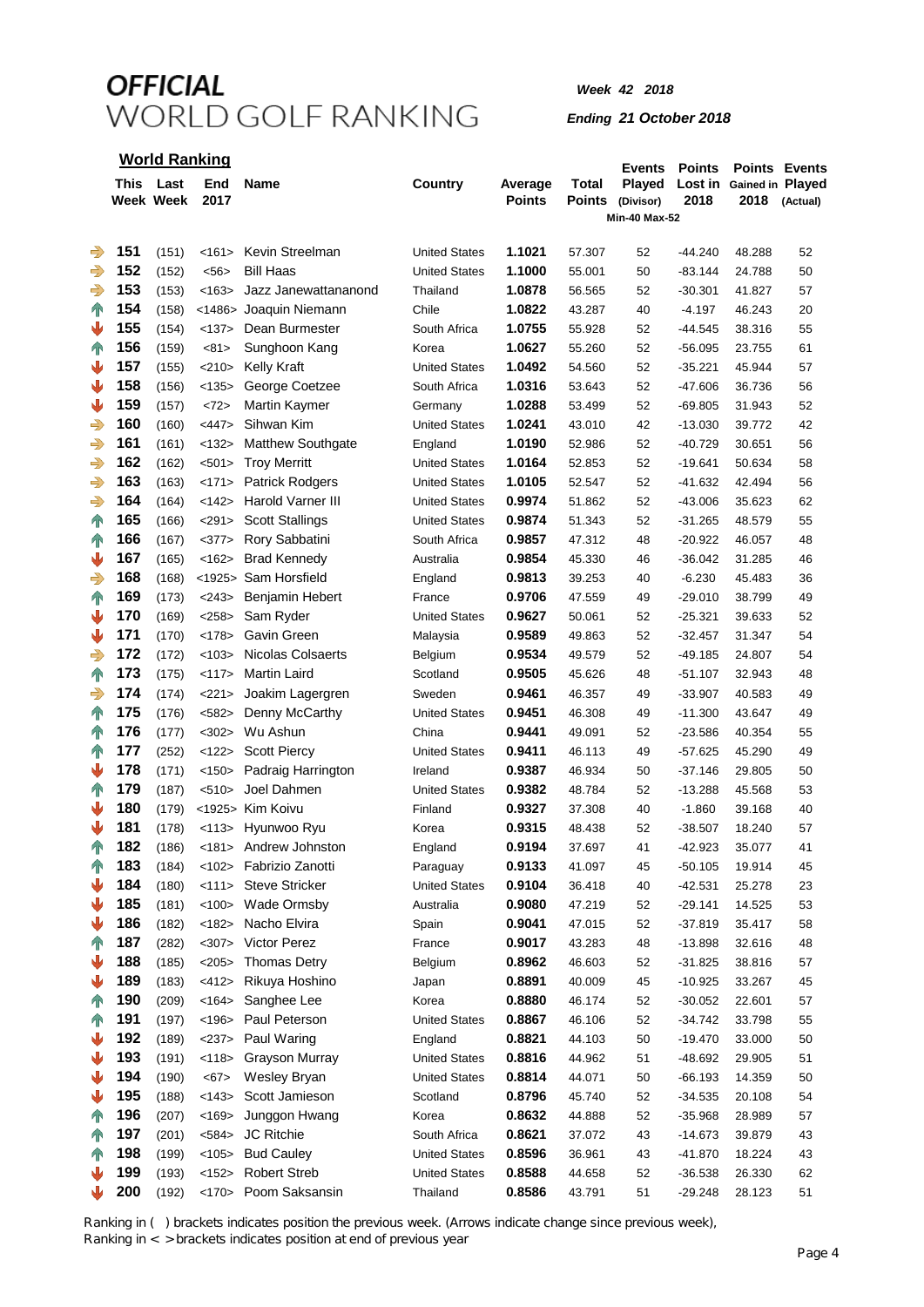### *Week 42 2018*

#### *Ending 21 October 2018*

|               | <b>World Ranking</b> |                        |             |                        |                      |                          |                 | <b>Events</b>                               | <b>Points</b>   |                          | <b>Points Events</b> |
|---------------|----------------------|------------------------|-------------|------------------------|----------------------|--------------------------|-----------------|---------------------------------------------|-----------------|--------------------------|----------------------|
|               |                      | This Last<br>Week Week | End<br>2017 | <b>Name</b>            | Country              | Average<br><b>Points</b> | Total<br>Points | Played<br>(Divisor)<br><b>Min-40 Max-52</b> | Lost in<br>2018 | Gained in Played<br>2018 | (Actual)             |
|               |                      |                        |             |                        |                      |                          |                 |                                             |                 |                          |                      |
| ₩             | 201                  | (194)                  | <235>       | Lee Slattery           | England              | 0.8581                   | 44.623          | 52                                          | $-24.070$       | 28.825                   | 55                   |
| ⇓             | 201                  | (196)                  | $<$ 493>    | Adria Arnaus           | Spain                | 0.8581                   | 34.323          | 40                                          | $-8.494$        | 28.514                   | 37                   |
| ₩             | 203                  | (198)                  | <260>       | Sam Saunders           | <b>United States</b> | 0.8498                   | 44.188          | 52                                          | $-27.170$       | 34.686                   | 54                   |
| ₩             | 204                  | (195)                  | <76         | Chan Kim               | <b>United States</b> | 0.8485                   | 33.941          | 40                                          | $-37.594$       | 0.000                    | 29                   |
| $\mathbb{T}$  | 205                  | (246)                  | <767>       | Sean Crocker           | <b>United States</b> | 0.8389                   | 33.557          | 40                                          | $-5.505$        | 32.258                   | 25                   |
| $\Rightarrow$ | 206                  | (206)                  | <736>       | <b>Chase Wright</b>    | <b>United States</b> | 0.8365                   | 33.461          | 40                                          | $-6.325$        | 32.277                   | 39                   |
| ₩             | 207                  | (202)                  | < 106       | Soren Kjeldsen         | Denmark              | 0.8348                   | 43.411          | 52                                          | -53.091         | 25.564                   | 54                   |
| ₩             | 208                  | (203)                  | < 186       | <b>Julien Guerrier</b> | France               | 0.8342                   | 43.376          | 52                                          | $-31.553$       | 27.570                   | 55                   |
| ₩             | 209                  | (205)                  | <271>       | <b>Richy Werenski</b>  | <b>United States</b> | 0.8330                   | 43.315          | 52                                          | $-26.924$       | 34.589                   | 56                   |
| ₩             | 210                  | (200)                  | <686        | Kalle Samooja          | Finland              | 0.8325                   | 34.131          | 41                                          | $-6.402$        | 31.836                   | 41                   |
| ⋓             | 211                  | (204)                  | <151>       | Pablo Larrazabal       | Spain                | 0.8263                   | 41.313          | 50                                          | -47.347         | 32.435                   | 50                   |
| $\mathbb{P}$  | 212                  | (217)                  | $<$ 407>    | Atomu Shigenaga        | Japan                | 0.8245                   | 37.102          | 45                                          | $-15.068$       | 31.605                   | 45                   |
| ⇓             | 213                  | (208)                  | <158>       | Aaron Rai              | England              | 0.8187                   | 42.571          | 52                                          | $-33.510$       | 24.319                   | 55                   |
| <b>TN</b>     | 214                  | (221)                  | < 185       | Graeme McDowell        | N Ireland            | 0.8141                   | 42.334          | 52                                          | $-40.629$       | 33.422                   | 53                   |
| ₩             | 215                  | (212)                  | <730>       | Y.E. Yang              | Korea                | 0.8104                   | 32.417          | 40                                          | $-8.593$        | 33.440                   | 38                   |
| ₩             | 216                  | (210)                  | $345$       | <b>Trey Mullinax</b>   | <b>United States</b> | 0.8088                   | 42.058          | 52                                          | $-24.847$       | 38.545                   | 54                   |
| ⋓             | 217                  | (211)                  | <126>       | K.T. Kim               | Korea                | 0.8044                   | 41.831          | 52                                          | $-48.025$       | 20.868                   | 55                   |
| ⇓             | 218                  | (215)                  | $394>$      | Tom Hoge               | <b>United States</b> | 0.7999                   | 41.596          | 52                                          | $-22.302$       | 39.646                   | 55                   |
| $\mathbb{T}$  | 219                  | (247)                  |             | <1925> Jack Singh Brar | England              | 0.7970                   | 31.878          | 40                                          | $-2.094$        | 33.972                   | 24                   |
| ⋓             | 220                  | (214)                  | <120>       | Shingo Katayama        | Japan                | 0.7958                   | 32.627          | 41                                          | $-36.178$       | 11.291                   | 41                   |
| $\mathbb{T}$  | 221                  | (230)                  | <227>       | <b>Robert Rock</b>     | England              | 0.7938                   | 41.278          | 52                                          | $-26.681$       | 27.478                   | 52                   |
| ⇓             | 222                  | (213)                  | $593$       | <b>Grant Forrest</b>   | Scotland             | 0.7932                   | 38.072          | 48                                          | $-7.795$        | 34.964                   | 48                   |
| ₩             | 223                  | (219)                  | <628>       | Sebastian Soderberg    | Sweden               | 0.7909                   | 36.379          | 46                                          | $-10.198$       | 35.036                   | 46                   |
| ₩             | 224                  | (222)                  | < 556       | Matthias Schwab        | Austria              | 0.7867                   | 34.615          | 44                                          | $-8.286$        | 30.890                   | 44                   |
| $\mathbb{T}$  | 225                  | (236)                  | < 134       | <b>Richie Ramsay</b>   | Scotland             | 0.7844                   | 40.787          | 52                                          | $-37.340$       | 16.433                   | 52                   |
| ₩             | 225                  | (218)                  | < 166       | <b>Renato Paratore</b> | Italy                | 0.7844                   | 40.789          | 52                                          | $-38.378$       | 26.291                   | 56                   |
| ₩             | 227                  | (220)                  | <87>        | <b>William McGirt</b>  | <b>United States</b> | 0.7819                   | 40.660          | 52                                          | -65.691         | 23.467                   | 52                   |
| ₩             | 228                  | (227)                  | < 168       | Jason Scrivener        | Australia            | 0.7813                   | 40.626          | 52                                          | $-32.454$       | 22.697                   | 57                   |
| ₩             | 229                  | (216)                  | <622>       | <b>Stuart Manley</b>   | Wales                | 0.7786                   | 36.596          | 47                                          | $-9.359$        | 35.265                   | 47                   |
| ₩             | 230                  | (223)                  | < 189       | <b>Chris Stroud</b>    | <b>United States</b> | 0.7784                   | 38.140          | 49                                          | $-30.629$       | 20.699                   | 49                   |
| <b>TN</b>     | 231                  | (242)                  | <98>        | Younghan Song          | Korea                | 0.7778                   | 40.445          | 52                                          | $-53.496$       | 15.242                   | 67                   |
|               | 232                  | (225)                  |             | <124> Scott Hend       | Australia            | 0.7733                   | 40.211          | 52                                          | -56.112         | 21.787                   | 67                   |
| ⋓             | 233                  | (226)                  |             | <315> Angelo Que       | Philippines          | 0.7715                   | 40.116          | 52                                          | $-18.010$       | 27.175                   | 54                   |
| ⇓             | 234                  | (228)                  |             | <1057> Cameron Champ   | <b>United States</b> | 0.7659                   | 30.635          | 40                                          | $-3.269$        | 30.434                   | 29                   |
| ⋓             | 235                  | (224)                  | $373$       | Dimi Papadatos         | Australia            | 0.7599                   | 33.434          | 44                                          | $-15.963$       | 29.471                   | 44                   |
| ⋓             | 236                  | (231)                  | <262>       | Matt Jones             | Australia            | 0.7581                   | 37.906          | 50                                          | -22.379         | 23.121                   | 50                   |
| ⋓             | 237                  | (229)                  | <147>       | <b>Matthieu Pavon</b>  | France               | 0.7573                   | 39.379          | 52                                          | $-36.491$       | 18.918                   | 58                   |
| ⇓             | 238                  | (234)                  | < 93        | <b>Hudson Swafford</b> | <b>United States</b> | 0.7505                   | 36.024          | 48                                          | $-55.027$       | 11.960                   | 48                   |
| ₩             | 239                  | (233)                  | <266        | Stephan Jaeger         | Germany              | 0.7503                   | 39.013          | 52                                          | $-23.806$       | 28.296                   | 57                   |
| ₩             | 240                  | (232)                  | $<$ 333>    | Michael Kim            | <b>United States</b> | 0.7484                   | 38.917          | 52                                          | $-23.611$       | 33.043                   | 55                   |
| $\mathbb{T}$  | 241                  | (254)                  | $<$ 236>    | Oscar Lengden          | Sweden               | 0.7478                   | 32.157          | 43                                          | -21.880         | 19.580                   | 43                   |
| ₩             | 242                  | (235)                  |             | <563> Alex Haindl      | South Africa         | 0.7467                   | 31.363          | 42                                          | $-8.969$        | 28.519                   | 42                   |
| ₩             | 243                  | (239)                  |             | <317> Peter Karmis     | Greece               | 0.7457                   | 35.046          | 47                                          | -19.370         | 30.621                   | 47                   |
| ₩             | 244                  | (238)                  |             | <1925> Liam Johnston   | Scotland             | 0.7413                   | 29.650          | 40                                          | $-3.052$        | 32.703                   | 28                   |
| ₩             | 245                  | (241)                  |             | <183> Jim Furyk        | <b>United States</b> | 0.7304                   | 29.215          | 40                                          | $-36.118$       | 27.091                   | 32                   |
| ₩             | 246                  | (240)                  | <139>       | <b>Richard Sterne</b>  | South Africa         | 0.7260                   | 34.120          | 47                                          | $-42.244$       | 21.617                   | 47                   |
| ₩             | 247                  | (243)                  | <245>       | <b>Chad Campbell</b>   | <b>United States</b> | 0.7255                   | 37.727          | 52                                          | $-28.812$       | 29.065                   | 60                   |
| IN.           | 248                  | (276)                  | <226>       | Ryo Ishikawa           | Japan                | 0.7219                   | 36.094          | 50                                          | $-28.678$       | 33.000                   | 50                   |
| T             | 249                  | (251)                  | <214>       | Aaron Baddeley         | Australia            | 0.7218                   | 36.813          | 51                                          | $-35.437$       | 30.751                   | 51                   |
|               | 250                  | (237)                  | <167>       | Tapio Pulkkanen        | Finland              | 0.7209                   | 34.602          | 48                                          | $-21.232$       | 14.215                   | 48                   |